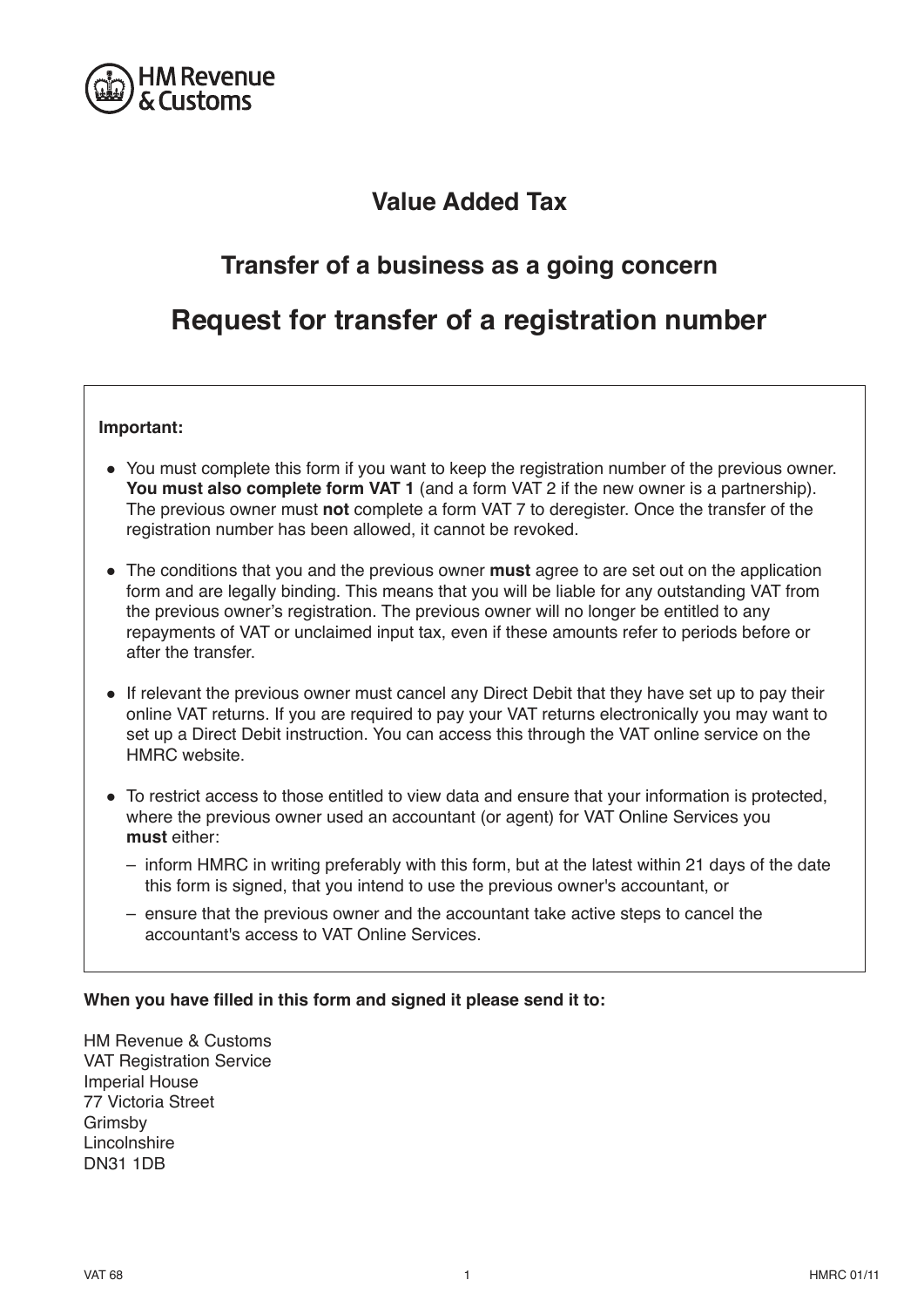# **The following notes will help you to fill in this form. Remember both parts of the form must be completed - the first part by the new owner and the second part by the previous owner.**

## **Who can ask for a number to be transferred?**

If you are taking over a business as a going concern, or changing the status of your business (for example, from sole proprietor to a limited company, or partnership) you can, if you wish, apply for the previous owner's VAT registration number to be transferred to you.

## **When can I ask for a registration number to be transferred?**

You can ask for a number to be transferred if:

- you are not already registered for VAT, but
- you become either liable or entitled to registration from the date the business is transferred to you, and
- the previous owner's registration will be cancelled from that date. (If the previous owner is still liable to be registered he cannot pass his number on to you), and
- the previous owner agrees to the transfer of the number.

Transfer of the number will not normally be allowed if the previous owner:

- has a Surcharge Assessment which remains unpaid or is the subject of an appeal
- was a member of a group registration
- was registered but had made no taxable supplies.

### **How do I apply and when?**

Both you and the previous owner must agree to the transfer of the number. You must **both** fill in and sign this form as soon as the business is transferred and **before** the previous owner asks for his registration to be cancelled. We will treat this form as the previous owner's request for cancellation of his registration.

#### **Who has to sign the form?**

You must fill in and sign Part 1 and the previous owner must fill in and sign Part 2 of this form.

If you are simply changing the status of your business, (for example, from a sole proprietor to a limited company) you may have to sign both parts of the form if you are, or represent, both the new and previous owner.

If a partnership is involved, **all** the partners must sign the form.

If the previous owner was a sole proprietor and has died, or a partnership and one of the partners has died, the executor must sign the form.

#### **What to do when you have filled in the form.**

You must send this request to the address shown on the front of this form. If you have not already done so, you must also send a fresh form VAT 1 (and form VAT 2 if you are a partnership) to cover this change of ownership. We will write to tell you whether your application has been allowed.

If you have any difficulty completing this form, or require further advice, please contact the office shown on the front of this form.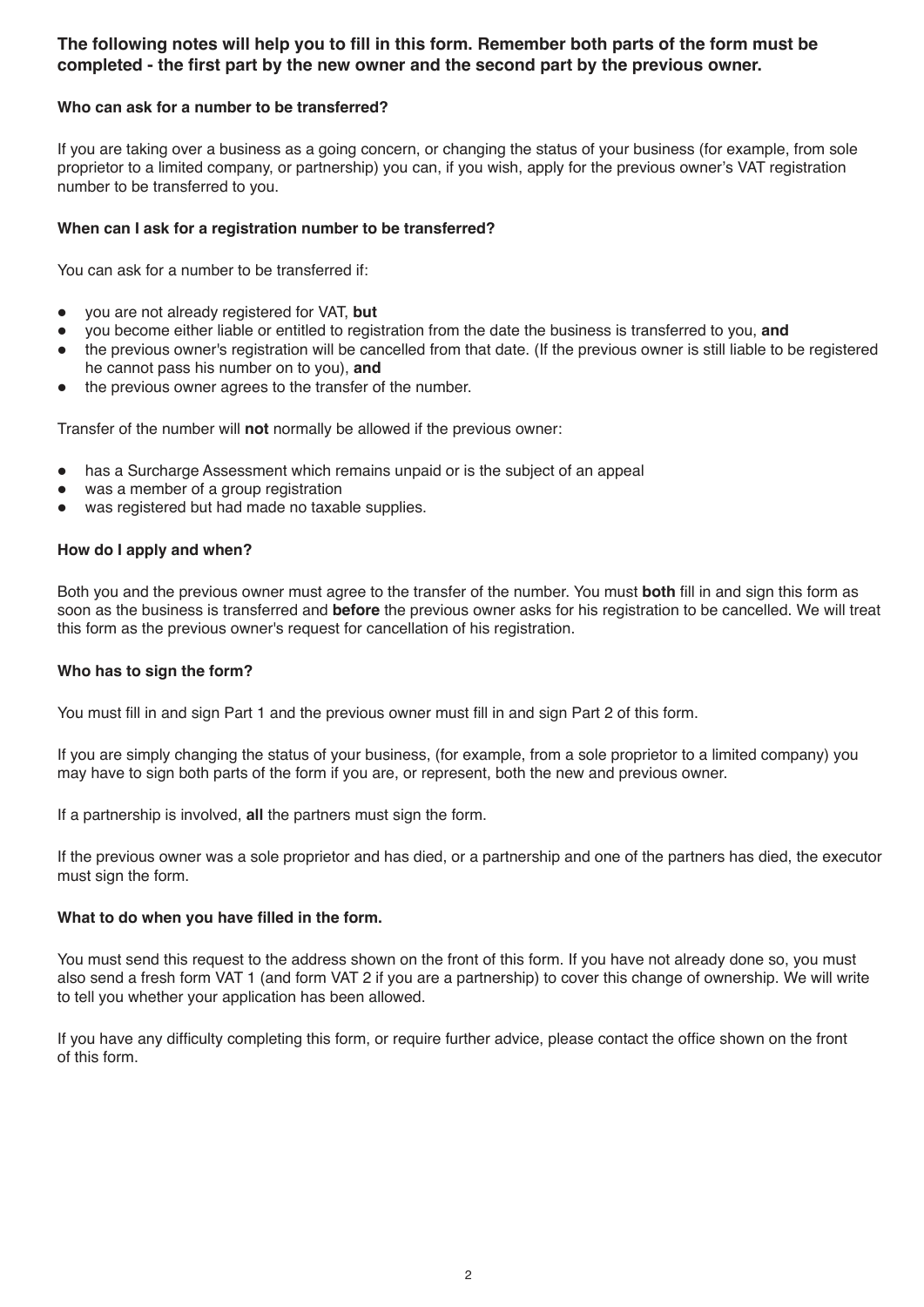# **Both parts of this Application Form must be filled in**

### **Part 1 To be completed by the new owner**

If you are the new legal entity or owner of the business, please read this form carefully and answer all the questions in Part 1.

| 11<br>Please give your full name, or your trading<br>name if you have one;                                                                                                                                                                                                                                                                                                                                                                                                                                                                                                                                                                                                                                                                                                                                          |
|---------------------------------------------------------------------------------------------------------------------------------------------------------------------------------------------------------------------------------------------------------------------------------------------------------------------------------------------------------------------------------------------------------------------------------------------------------------------------------------------------------------------------------------------------------------------------------------------------------------------------------------------------------------------------------------------------------------------------------------------------------------------------------------------------------------------|
| Please give your legal status, eg sole<br>2.<br>proprietor, partnership, limited company                                                                                                                                                                                                                                                                                                                                                                                                                                                                                                                                                                                                                                                                                                                            |
| I took over the business as a going concern on<br>3.                                                                                                                                                                                                                                                                                                                                                                                                                                                                                                                                                                                                                                                                                                                                                                |
| Please give the name of the previous owner;<br>$\overline{4}$ .                                                                                                                                                                                                                                                                                                                                                                                                                                                                                                                                                                                                                                                                                                                                                     |
| $\overline{5}$ .<br>I apply to use the previous owner's VAT<br>registration number from the above date.<br>The number is;                                                                                                                                                                                                                                                                                                                                                                                                                                                                                                                                                                                                                                                                                           |
|                                                                                                                                                                                                                                                                                                                                                                                                                                                                                                                                                                                                                                                                                                                                                                                                                     |
| 6.<br>If this application is allowed, I agree to the<br>following conditions:<br>I will send in my first VAT return to Customs<br>and Excise, with all the VAT due for the whole<br>of the period shown on the form;<br>I will send in any outstanding returns which are<br>due from the previous owner;<br>I will pay Customs and Excise any VAT due on<br>supplies made by the previous owner before<br>the business was transferred - including any<br>VAT on stocks and assets kept by the previous<br>owner.<br>I agree that any VAT return made by the<br>previous owner for a period after the transfer<br>date will be treated as made by me; and<br>I will have no right to claim any money paid by<br>Customs and Excise to the previous owner,<br>before the VAT registration number was<br>transferred. |
| Signature(s)                                                                                                                                                                                                                                                                                                                                                                                                                                                                                                                                                                                                                                                                                                                                                                                                        |
| (Proprietor, partners, director, company secretary,<br>executor)<br>Date                                                                                                                                                                                                                                                                                                                                                                                                                                                                                                                                                                                                                                                                                                                                            |

## **Part 2 To be completed by the previous owner**

If you are the former legal entity or the previous owner of the business, please read this form carefully and answer all the questions in Part 2.

| 1.                                                  | Please give your full name, or your trading<br>name if you have one;                                                                                                                                                                                                         |  |
|-----------------------------------------------------|------------------------------------------------------------------------------------------------------------------------------------------------------------------------------------------------------------------------------------------------------------------------------|--|
|                                                     |                                                                                                                                                                                                                                                                              |  |
| 2.                                                  | Please give your legal status, eg sole<br>proprietor, partnership, limited company                                                                                                                                                                                           |  |
| 3.                                                  | I transferred my business / changed my legal<br>status on                                                                                                                                                                                                                    |  |
| 4.                                                  | Please give the name of the new owner;                                                                                                                                                                                                                                       |  |
| 5.                                                  | I wish to cancel my VAT registration number<br>from the above date because I am no longer<br>liable or eligible to be registered. I agree to<br>transfer my number to the new owner. The<br>number is                                                                        |  |
|                                                     |                                                                                                                                                                                                                                                                              |  |
| 6.                                                  | If this application is allowed, I agree to the<br>following conditions:                                                                                                                                                                                                      |  |
|                                                     | I will have no right to claim any money paid by<br>Customs and Excise to the new owner.<br>I agree that the new owner will be entitled to<br>reclaim any input tax which Customs and<br>Excise would normally have paid to me if the<br>number had not been transferred; and |  |
|                                                     | I have retained stocks and assets valued at<br>£                                                                                                                                                                                                                             |  |
| 8.                                                  | Please give an address where we can contact<br>you after the business has been taken over by<br>the new owner.                                                                                                                                                               |  |
|                                                     |                                                                                                                                                                                                                                                                              |  |
| Signature(s)                                        |                                                                                                                                                                                                                                                                              |  |
|                                                     |                                                                                                                                                                                                                                                                              |  |
| (Proprietor, partners, director, company secretary, |                                                                                                                                                                                                                                                                              |  |
| Date                                                | executor)                                                                                                                                                                                                                                                                    |  |